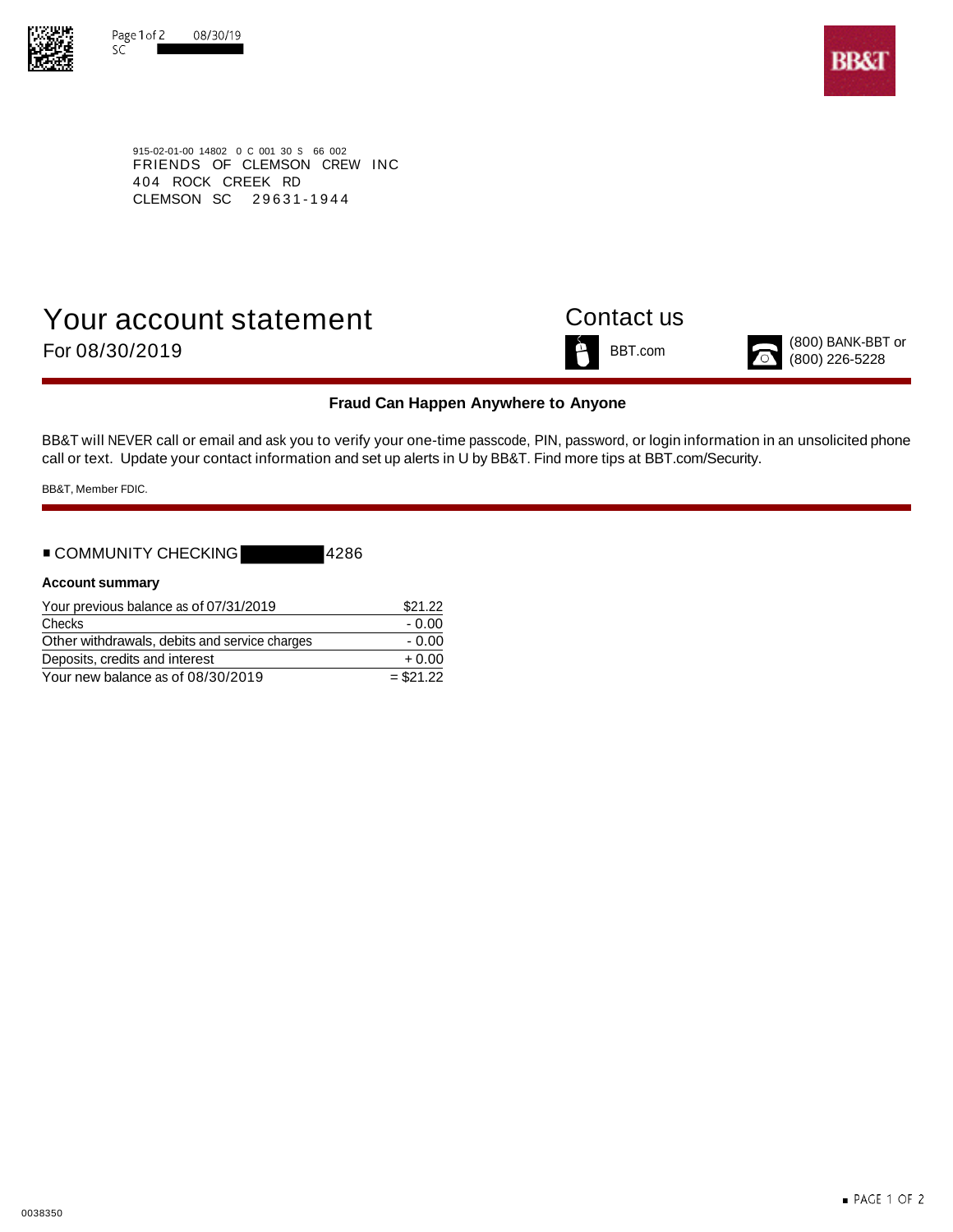

## Questions, comments or errors?

account, please call us at 1-800-BANK BBT (1-800-226-5228) 24 hours a day, 7 days midnight ET. You may also contact your local BB&T financial center. To locate a BB&T financial center in your area, please visit BBT.com. The state of the state of the state of the state of the state of the state of the state of the state of the state of the state of the state of the state of the stat

### **Electronic fund transfers (For Consumer Accounts Only. Commercial Accounts Important information about your Constant Credit Account refer to the Commercial Bank Services Agreement.)**

governing those services, which may not provide an error resolution process in all CHARGE will automatically be imposed on the account's outstanding "Average cases. Please refer to the terms and conditions for those services. daily balance." The **INTEREST CHARGE** is calculated by applying the "Daily

statement or receipt is wrong or if you need more information about a transfer on To get the "Average daily balance," we take the beginning account balance each<br>the statement or receipt IMMFDIATFLY call 1-800-226-5228 or w the statement or receipt, IMMEDIATELY call 1-800-226-5228 or write to:

Tell us as soon as you can, if you think your statement or receipt is wrong, or if you need more information about a transfer listed on the statement or receipt. We **Billing Rights Summary** must hear from you no later than sixty (60) days after we sent the FIRST statement on which the problem or error appeared. If you think your statement is incorrect, or if you need more information about a

- 
- Describe the error or transfer you are unsure of, and explain as clearly as you can your local BB&T financial center. To dispute a why you believe it is an error or why you need more information why you believe it is an error or why you need more information<br>Tell us the dollar amount of the suspected error and the following address Division
- Fell us the dollar amount of the suspected error<br>Vou tell us orally we may require that you also send us your complaint or BO Box 200

If you tell us orally, we may require that you also send us your complaint or PO Box 200<br>question in writing within ten (10) business days. We will tell you the results of our Wilson NC 27894-0200 question in writing within ten (10) business days. We will tell you the results of our Wilson NC 27894-0200<br>investigation within ten (10) business days after we hear from you, and we will We must hear from you no later tha investigation within ten (10) business days after we hear from you, and we will We must hear from you no later than sixty (60) days after we sent you the FIRST<br>correct any error promptly. If we need more time, however, we correct any error promptly. If we need more time, however, we may take up to statement on which the error or problem appeared. You may telephone us, but If or the endlowing to the more time, however, we may take up to the forty-five (45) days to investigate your complaint or questions for ATM doing so will<br>transactions made within the United States and up to pinety (90) days for new information: transactions made within the United States and up to ninety (90) days for new information:<br>accounts foreign initiated transactions and point-of-sale transactions. If we decide • Your name and account number accounts, foreign initiated transactions and point-of-sale transactions. If we decide amount you think is in error, minus a maximum of \$50. If we ask you to put your complaint in writing, and we do not receive it within ten (10) business days, we may • The dollar amount of the suspected error not re-credit your account and you will not have use of the money during the time During our investigation process, you are not responsible for paying any amount in

Tell us AT ONCE if you believe your access device has been lost or stolen, or delinquent or take any action to collect the amount in question. someone may have electronically transferred money from your account without your permission, or someone has used information from a check to conduct an **Mail-in deposits** unauthorized electronic fund transfer. If you tell us within two (2) business days If you wish to mail a deposit, please send a deposit ticket and check to your local after vou learn of the loss or theft of your access dev after you learn of the loss or theft of your access device or the unauthorized BB&T financial center. Visit l<br>transaction, you can lose no more than \$50 if someone makes electronic transfers you. Please do not send cash. transaction, you can lose no more than \$50 if someone makes electronic transfers without your permission.

of your access device or the unauthorized transaction, and we can prove we could call BB&T Phone24 at 1-800-BANK BBT (1-800-226-5228).

For general questions/comments or to report errors about your statement or have stopped someone from making electronic transfers without your permission if account please call us at 1-800-BANK BBT (1-800-226-5228) 24 hours a week. BB&T Care Center Associates are available to assist you from 6 a.m. until shows transfers you did not make, tell us at once. If you do not tell us within sixty<br>midnight FT You may also contact your local BB&T finan taking the money if you had told us in time.

Services such as Bill Payments and Zelle® are subject to the terms and conditions Once advances are made from your Constant Credit Account, an INTEREST periodic rate" to the 'Average daily balance" of your account (including current In case of errors or questions about your electronic fund transfers, if you think your transactions) and multiplying this figure by the number of days in the billing cycle.<br>Statement or receipt is wrong or if you need more Fraud Management last unpaid **INTEREST CHARGE**. This gives us the daily balance. Then we add all of P.O. Box 1014 the daily balances for the billing cycle and divide the total by the number of days in Charlotte, NC 28201 **the billing cycle.** This gives us the 'Average daily balance."

Tell us your name and deposit account number (if any)<br>Constant Credit transaction on your statement, please call 1-800-BANK BBT or visit • Constant Credit transaction on your statement, please call 1-800-BANK BBT or visit

- 
- 
- 

- 
- to do this, we will re-credit your account within ten (10) business days for the Describe the error or transfer you are unsure about, and explain in detail why<br>amount you think is in error, minus a maximum of \$50. If we
	-

it takes us to complete our investigation. The statement of the statement that are question; you are, however, obligated to pay the items on your statement that are not in question. While we investigate your question, we cannot report you as

### **Change of address**

If you do NOT tell us within two (2) business days after you learn of the loss or theft If you need to change your address, please visit your local BB&T financial center or

| <b>How to Reconcile Your Account</b> |                                                                                                                                                                                                        | <b>Outstanding Checks and Other Debits (Section A)</b> |                                                           |              |           |        |
|--------------------------------------|--------------------------------------------------------------------------------------------------------------------------------------------------------------------------------------------------------|--------------------------------------------------------|-----------------------------------------------------------|--------------|-----------|--------|
|                                      | List the new balance of your account from your latest statement here:                                                                                                                                  | Date/Check #                                           | Amount                                                    | Date/Check # | Amount    |        |
|                                      |                                                                                                                                                                                                        |                                                        |                                                           |              |           |        |
| 2.                                   | Record any outstanding debits (checks, check card purchases, ATM                                                                                                                                       |                                                        |                                                           |              |           |        |
|                                      | withdrawals, electronic transactions, etc.) in section A. Record the<br>transaction date, the check number or type of debit and the debit amount.<br>Add up all of the debits, and enter the sum here: |                                                        |                                                           |              |           |        |
|                                      |                                                                                                                                                                                                        |                                                        |                                                           |              |           |        |
|                                      |                                                                                                                                                                                                        |                                                        |                                                           |              |           |        |
| 3.                                   | Subtract the amount in Line 2 above from the amount in Line 1 above and                                                                                                                                |                                                        |                                                           |              |           |        |
|                                      | enter the total here:                                                                                                                                                                                  |                                                        |                                                           |              |           |        |
| 4.                                   | Record any outstanding credits in section B. Record the transaction date,                                                                                                                              |                                                        |                                                           |              |           |        |
|                                      | credit type and the credit amount. Add up all of the credits and enter the<br>sum here:                                                                                                                |                                                        |                                                           |              |           |        |
|                                      |                                                                                                                                                                                                        |                                                        | <b>Outstanding Deposits and Other Credits (Section B)</b> |              |           |        |
| 5.                                   | Add the amount in Line 4 to the amount in Line 3 to find your balance. Enter                                                                                                                           |                                                        | Date/Type                                                 | Amount       | Date/Type | Amount |
|                                      | the sum here. This amount should match the balance in your register.                                                                                                                                   |                                                        |                                                           |              |           |        |

For more information, please contact your local BB&T branch, visit BBT.com or contact us at 1-800 BANK BBT (1-800-226-5228). MEMBER FDIC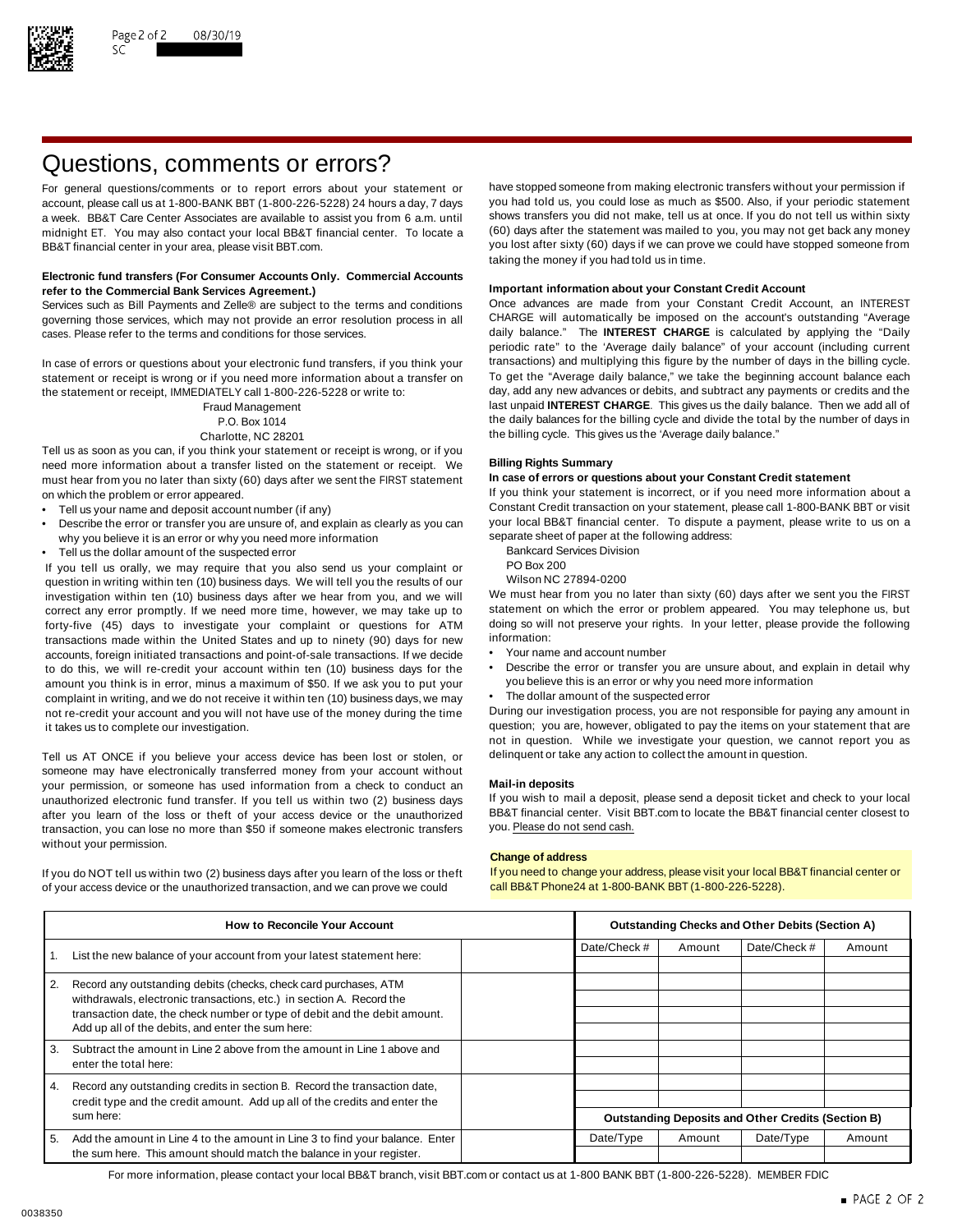

coach.jason@friendsofclemsoncrew.org 8/1/2019 - 8/31/2019

## Statement for August 2019

Friends of Clemson Crew, Inc. 404 Rock Creek Rd 29631 Clemson

## Γ Balance Summary (8/1/2019 - 8/31/2019)

|       | Available beginning | Available ending | <b>Withheld beginning</b> | Withheld ending   |
|-------|---------------------|------------------|---------------------------|-------------------|
| l USD | 0.00                | 50.90            | 0.00                      | 0.00 <sub>1</sub> |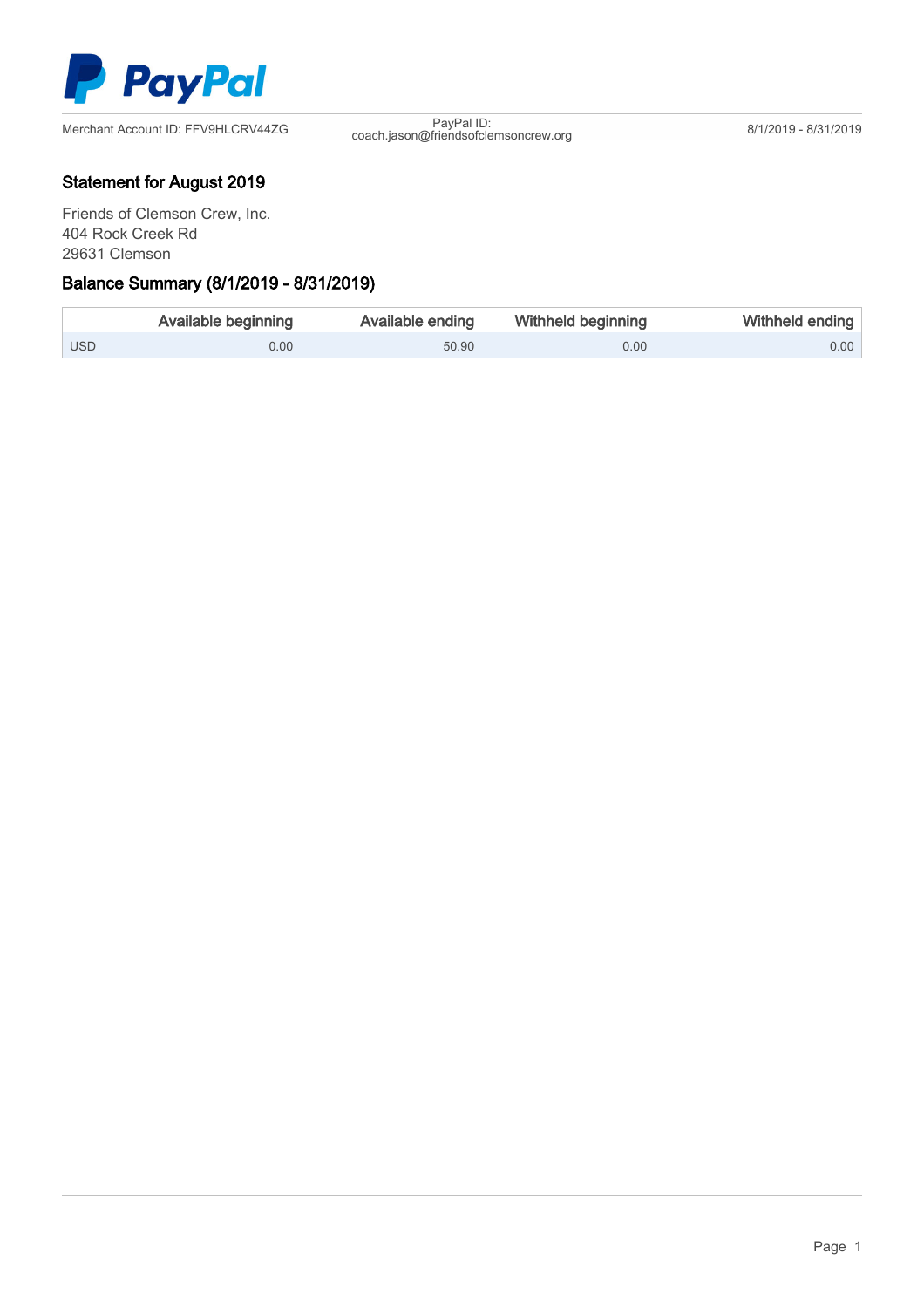

coach.jason@friendsofclemsoncrew.org 8/1/2019 - 8/31/2019

# Activity Summary (8/1/2019 - 8/31/2019)

|                                    | <b>USD</b>        |
|------------------------------------|-------------------|
| <b>Beginning Available Balance</b> | 0.00 <sub>1</sub> |
| Payments received                  | 54.19             |
| Payments sent                      | 0.00              |
| Withdrawals and Debits             | 0.00              |
| <b>Deposits and Credits</b>        | 0.00              |
| Fees                               | $-3.29$           |
| <b>Ending Available Balance</b>    | 50.90             |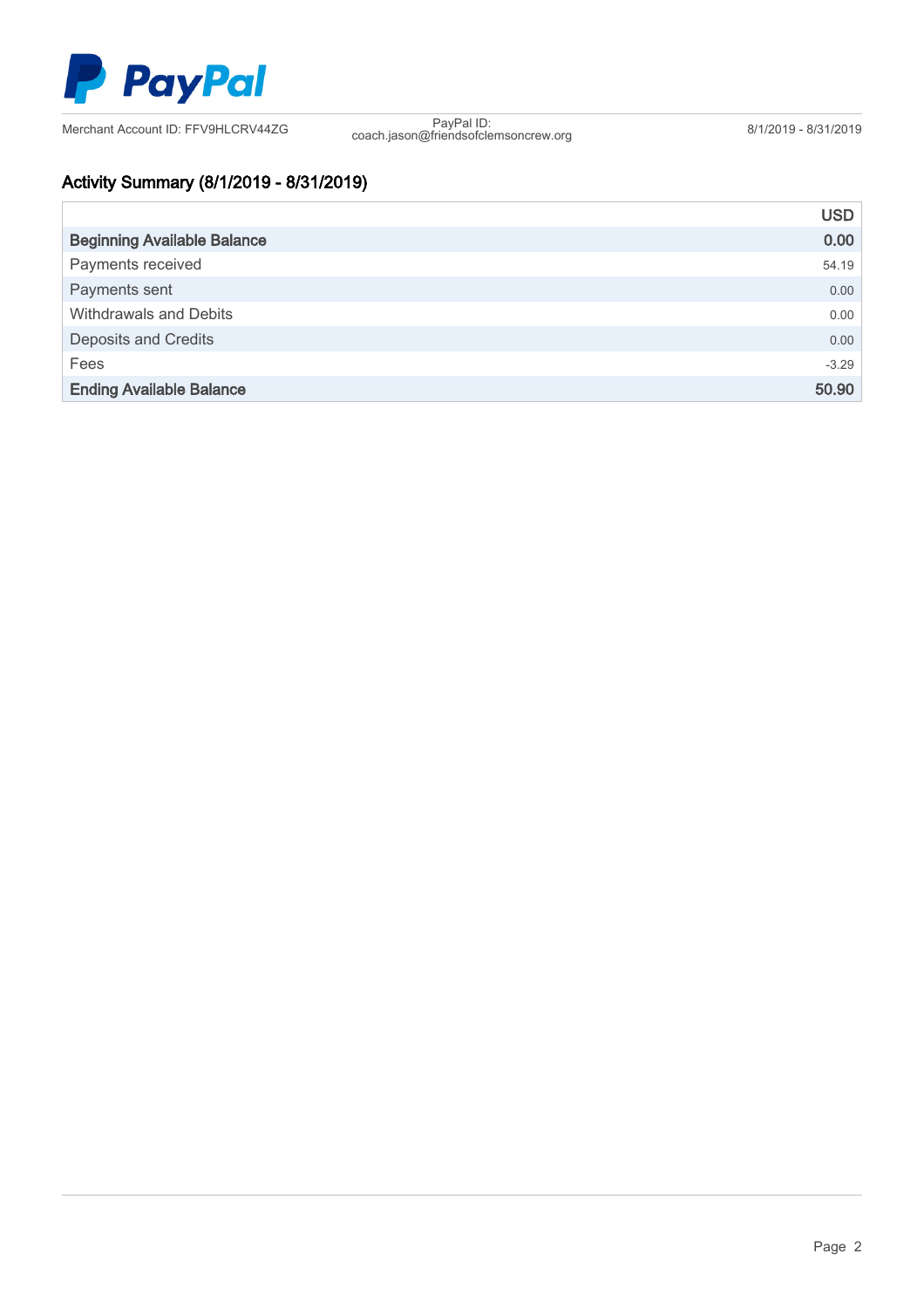

coach.jason@friendsofclemsoncrew.org 8/1/2019 - 8/31/2019

# Payments received

| <b>Description</b>          | <b>USD</b> |
|-----------------------------|------------|
| <b>Subscription Payment</b> | 54.19      |
| Total                       | 54.19      |
| Fees                        |            |
| <b>Description</b>          | <b>USD</b> |
| Payment Fee                 | $-3.29$    |
| Total                       | $-3.29$    |